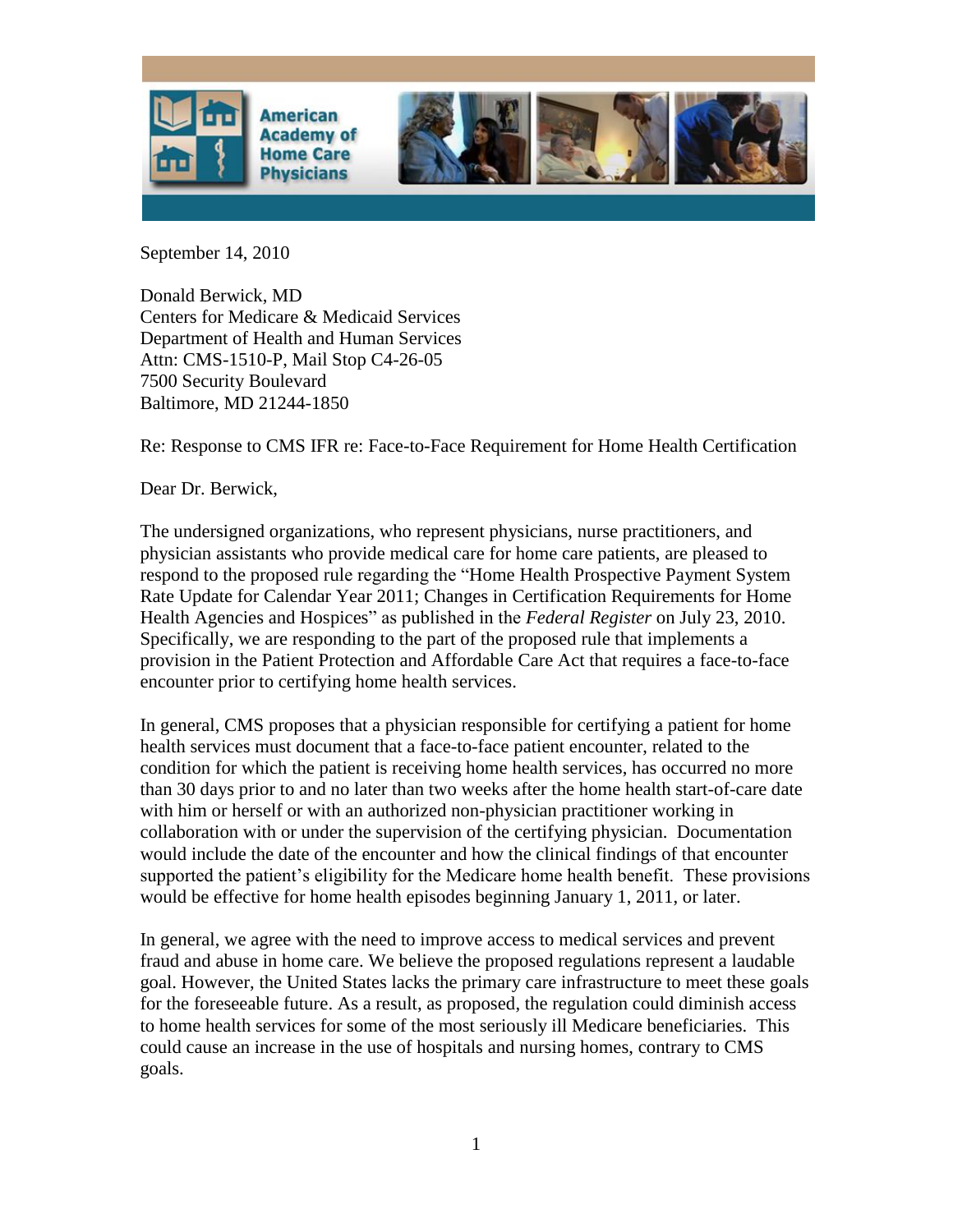Therefore, in order to make achieving measurable progress more feasible, given the current office-based and home-based medical workforce, we make the following recommendations:

- 1. Prior to Start of Home Care Face-to-Face Requirement: We support a shorter time frame for a face-to-face encounter than the legislative language that suggested up to 6 months prior to home care. The proposed requirement for a face-to-face encounter within 30 days prior to the start of home care, however, appears too short. Chronic illnesses among the elderly are commonly associated with office visit follow-up every three months. Therefore, we recommend the requirement be extended to 90 days prior to start of care.
- 2. After the Start of Care Face-to-Face Requirement: We support an extension of the allowed time frame to include a number of weeks after the start of home care but are concerned about the ability of patients in all communities to reliably obtain an appointment for a face-to-face encounter within two weeks after a hospital or nursing home discharge, particularly if they don't have an established primary care relationship in that community. To be consistent with visit requirements in skilled nursing homes, we believe that a 30 day period after the start of care would be more reasonable.
- 3. Condition-specific Face-to-Face Requirement: We do not support the requirement that the face-to-face encounter be for the condition associated with the referral to home care. This could limit access to home care services as an alternative to emergency room use for general or non-specific symptoms or for a well known, stable condition that is not addressed at every office visit. We also see difficulty in enforcing such a rule. For example, a patient with chronic lung disease followed with frequent office visits may have worsened shortness of breath. Would the prior office visit be acceptable for certification even if an exacerbation of breathing problems were found to be due to infection? Would a patient with late effects of stroke followed closely in the office be able to be certified for rehabilitation for a new fall? In other words, the diagnoses listed on an office encounter are not a reliable predictor of need for closely associated, but differently coded, home care diagnoses.
- 4. Types of Non-Physicians Permitted to do Face-to-Face Encounters: We support the proposal that the face-to-face encounter be with a certifying physician or a nonphysician practitioner.
- 5. Payment: We believe that the requirements for documentation on the certification of the date of face-to-face encounter, and a narrative description of the encountersupported findings that the patient was homebound and in need of intermittent skilled nursing and/or therapy services, will create a significant increase in physician time spent in the certification process. Therefore, we think this rule should be associated with an appropriate increase in the Medicare payment for certification of home care (HCPCS code G0180). The regulation should clarify that G0180 is separately billable even if the certification occurs as part of a face-to-face visit (e.g. post-start of care house call).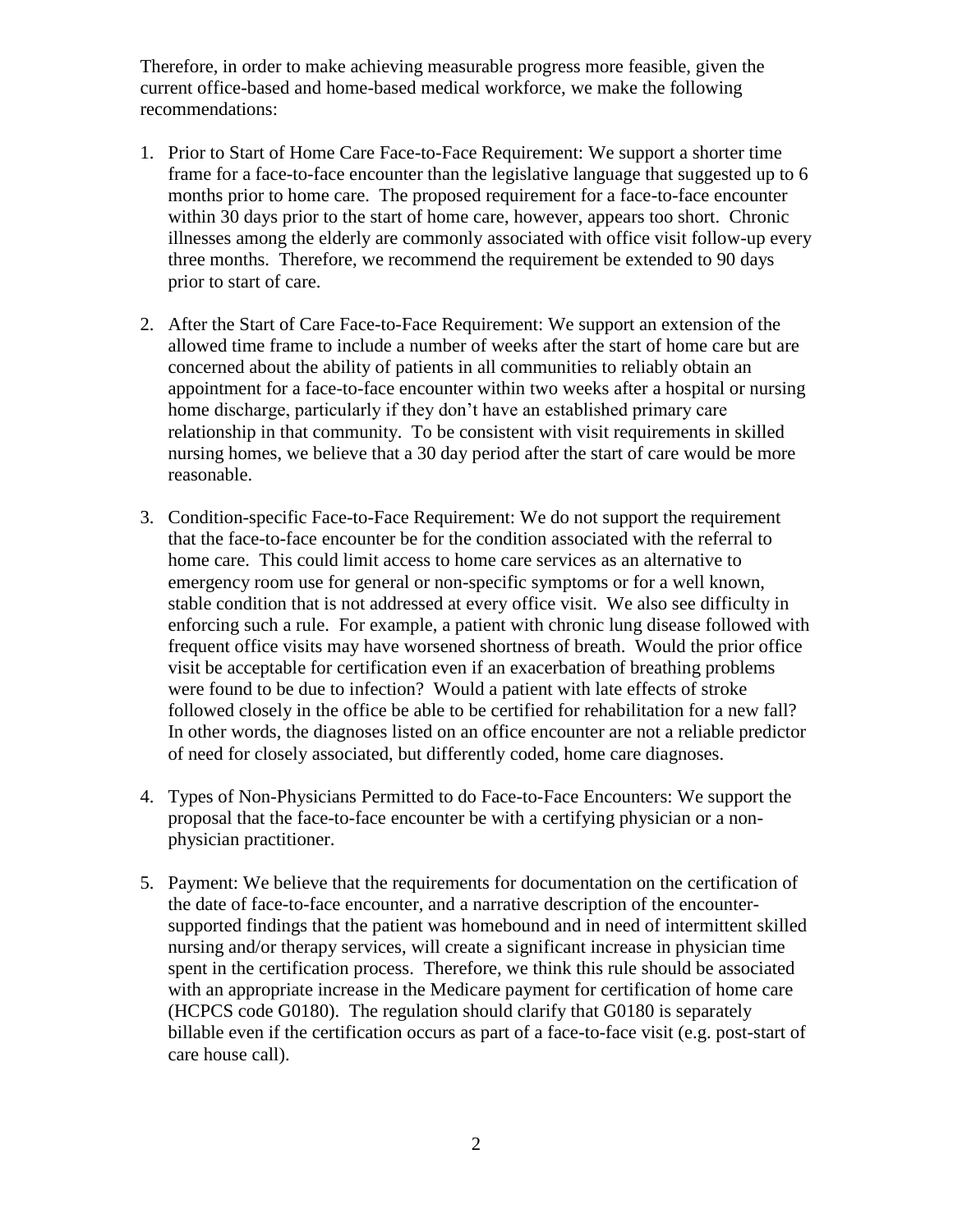- 6. Advance Beneficiary Notice or Payment for lack of Face-to-Face: We are concerned about timely access to home care services for Medicare beneficiaries who have not had a recent, relevant, face-to-face encounter with a physician before beginning home health care. Some home health agencies may refuse to risk non-payment for service rendered, in cases where patients do not have a required visit prior to the start of care, for fear there won't be such a visit in the weeks after the start of care. The start of care may be deferred until such a visit occurs. Lack of timely access to home care may lead to longer nursing home stays or unnecessary emergency room utilization. Costs to Medicare could increase as a result. We suggest that the rule clarify whether a home health agency may ask the patient to sign an Advance Beneficiary Notice, permitting the agency to hold the patient accountable if the patient does not have a required face-to-face visit. We do not think that is optimal Medicare policy, however. A better alternative would be to allow payment to home health agencies for episodes of care that lack appropriate certification solely due to a failed timely faceto-face encounter, when adequate explanation is provided in a narrative. Reasonable excuses could include, but not be limited to, unanticipated a) re-hospitalization or nursing home admission, b) death, or c) physical or mental inability to leave home without use of ambulance service. A discount in payment for such admissions could adequately deter fraud and abuse by agencies, or admission to the hospital simply to avoid non-payment for an episode.
- 7. Video-conferencing: We believe that advances in video-conferencing from the home setting to a physician's office should be recognized in this rule. We recognize that such visits are not separately payable by Medicare as a telehealth service under section 1834(m) of the Social Security Act, because a patient's home is not a recognized originating site under the statute. However, we believe that such visits may represent a better evaluation of the patient related to the need for home care than an office visit, given the ability to observe the client in their usual setting. If the home health agency professional participated in such a video-conference, collaboration between the patient, caregivers, the physician, and the home health agency would be assured. Thus, we think the definition of a telehealth visit for purposes of the required face-to-face visit should be expanded to include live, twoway audiovisual communication between the patient and the physician or appropriate non-physician provider.
- 8. Medical Directors: We anticipate that this rule will beneficially expand the collaboration between home health agencies and their medical directors, as has occurred in nursing homes. Specifically, when referred patients have not had a timely face-to-face encounter, prior to start of care, with their primary care physician and have difficulty leaving home for an office visit, we expect some agencies to request their medical directors, or a contracted physician, to perform home visits for the required face-to-face encounters and then certify the episodes of home care. We estimate that such a need for a medical home visit would occur in 5% - 10% of home care referrals. Thus, an agency with 500 admissions per year would have an estimated need for one such medical home visit per week. We believe that this is an appropriate role for a home health agency medical director, just as it is a routine activity of hospice medical directors. We also believe this law and associated regulations is an opportunity for CMS to upgrade the quality of home health medical services to the minimum standards required in hospice and nursing homes, which